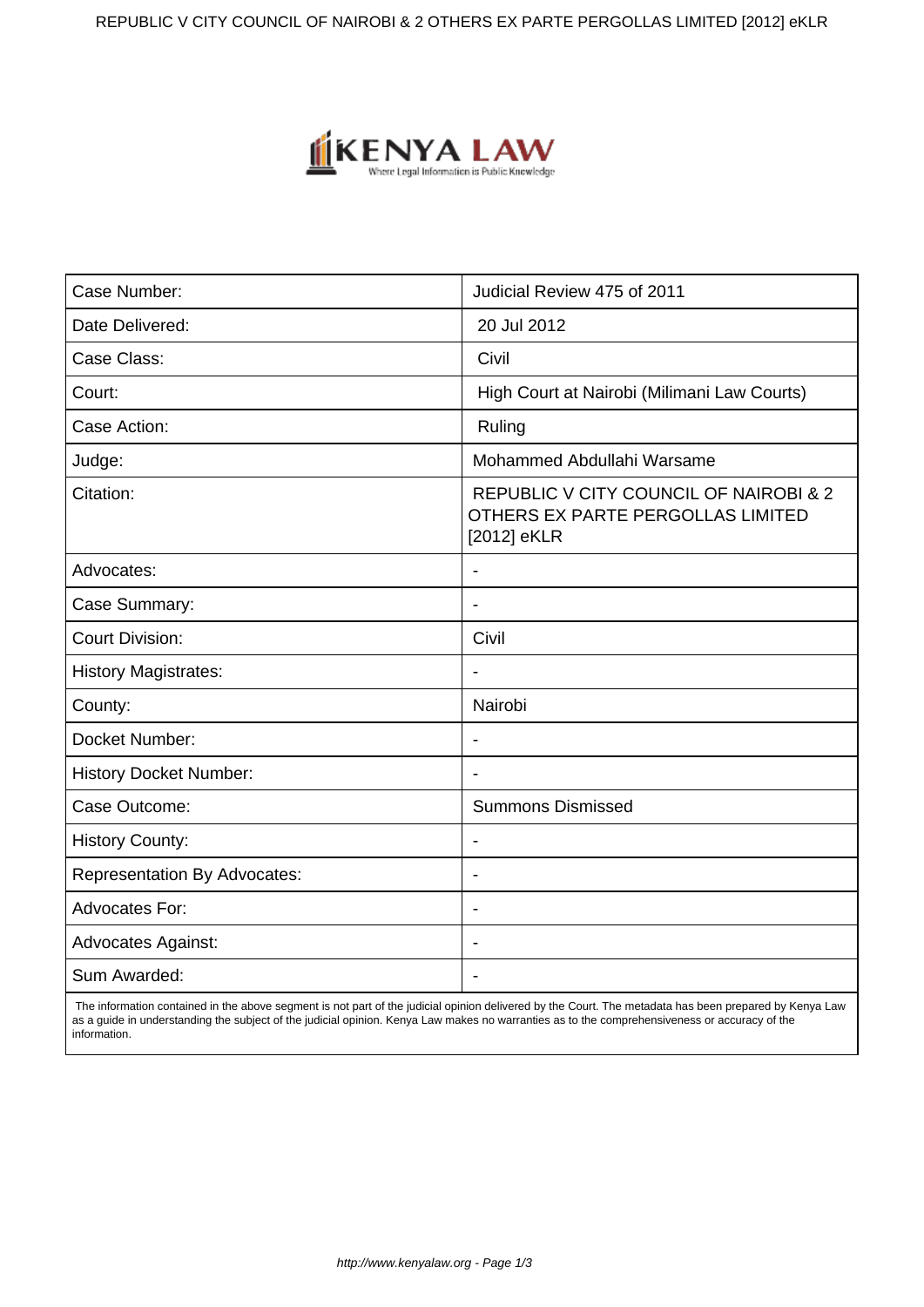# **REPUBLIC OF KENYA**

# **IN THE HIGH COURT OF KENYA AT NAIROBI**

### **JUDICIAL REVIEW 475 OF 2011**

**REPUBLIC………………………….........…….......………………APPLICANT**

### **VERSUS**

**CITY COUNCIL OF NAIROBI………….………………1ST RESPONDENT THE MINISTER FOR LOCAL GOVERNMENT….........…2NDRESPONDENT THE ATTORNEY GENERAL……………………...……3RD RESPONDENT**

### **EX PARTE: PERGOLLAS LIMITED**

#### **RULING**

The applicant, Eva RatiaLikimani has brought this application by way of Chamber Summons dated 19<sup>th</sup> February 2010 seeking the following orders:

**a) That leave be granted to Eva Likimani to be joined as an Interested Party.**

**b) That leave be granted to file an affidavit**

**c) That costs be provided for.**

The Application is founded on the grounds that:

**1. The subject proceedings touch on some documents submitted to the City Council on behalf of EvaRatiaLikimani;**

**2. Eva RatiaLikimani would like to clarify her involvement with the suit property and counter allegations put forward touching on herself.**